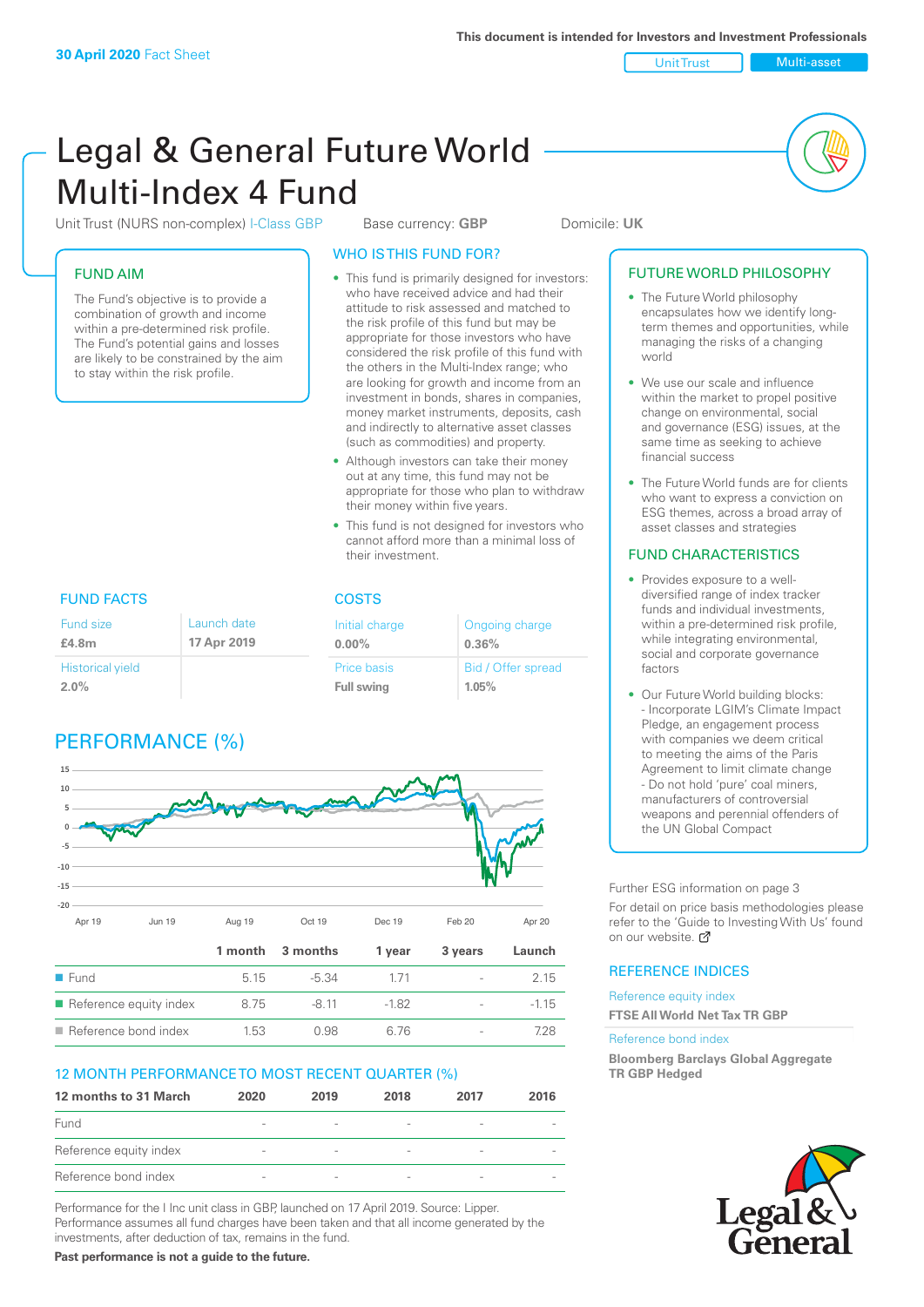# Legal & General Future World Multi-Index 4 Fund

Unit Trust (NURS non-complex) I-Class GBP

# PORTFOLIO BREAKDOWN

All data source LGIM unless otherwise stated. Totals may not sum due to rounding.





#### FUND MANAGERS

The fund managers have responsibility for managing the multi-index fund range. They are part of the Multi-Asset Funds (MAF) team in LGIM. This team focuses on designing and managing multi-asset funds that are tailored to match the specific objectives of various client types. The team sits within a wider Asset Allocation team which combines both depth of experience with a broad range of expertise from different fields, including fund management, investment consulting and risk management roles.

# TOP 10 HOLDINGS (%)

| L&G Future World ESG Developed Fund                | 19.0 |
|----------------------------------------------------|------|
| L&G Future World Global Credit Fund                | 17.6 |
| L&G Short Dated Sterling Corporate Bond Index Fund | 12.3 |
| L&G Future World ESG UK Fund                       | 7.8  |
| L&G Global Inflation Linked Bond Index Fund        | 7.0  |
| <b>LGIM GBP Liquidity Fund Plus</b>                | 5.4  |
| L&G High Income Trust                              | 3.6  |
| L&G Japan Equity UCITS ETF                         | 3.1  |
| L&G All Stocks Gilt Index Trust                    | 2.8  |
| L&G ESG EM Gov Bond USD Fund                       | 2.8  |

**Important:** Due to exceptional market conditions, spreads are currently volatile and may be higher than indicated. To see the latest spread visit www. legalandgeneral.com/chargesandfees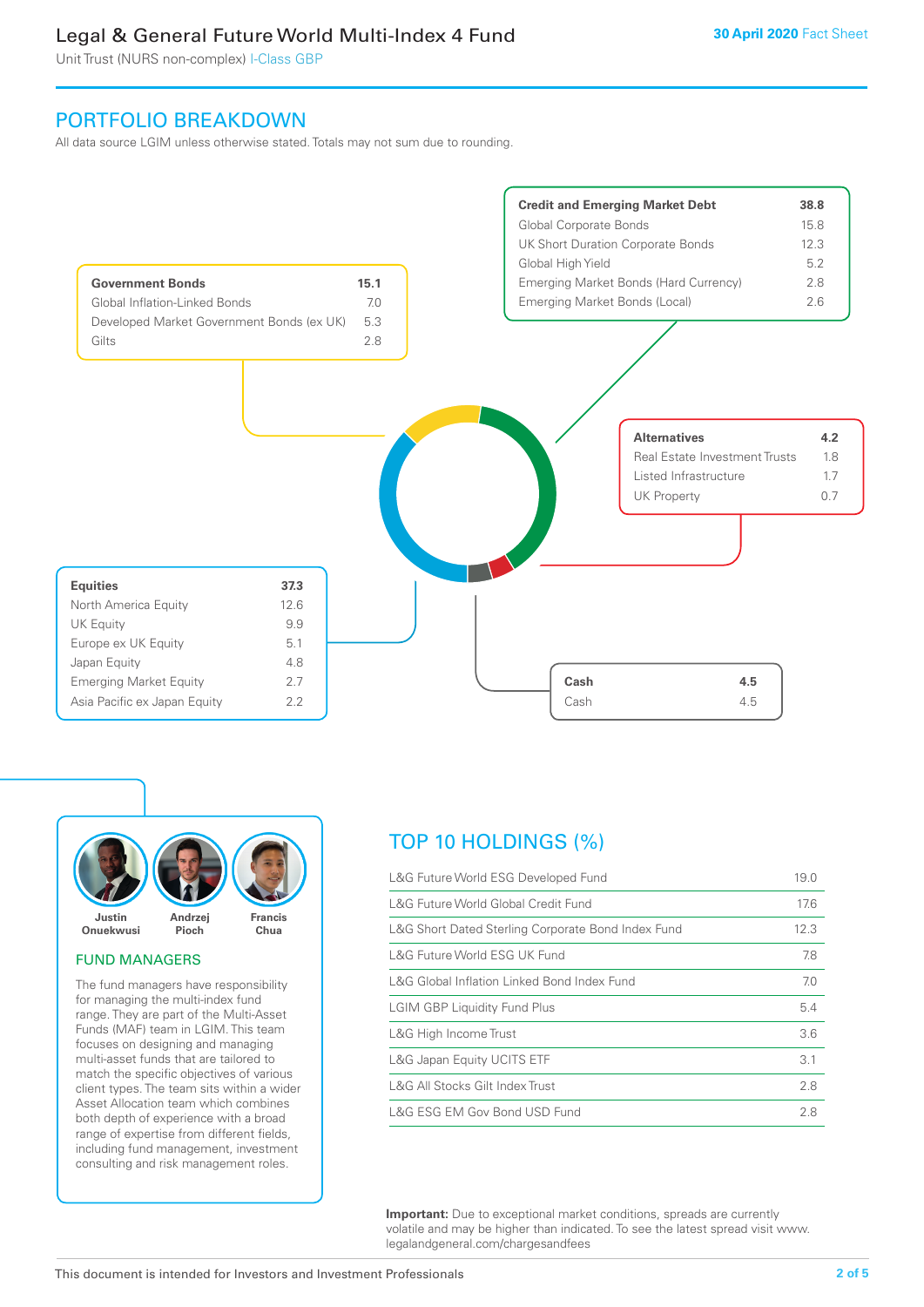# Legal & General Future World Multi-Index 4 Fund

Unit Trust (NURS non-complex) I-Class GBP

**52**

ESG score of comparator

# ESG COMMITMENT

**/100 /100**

From diesel emissions to oil spills, there have been many tangible examples in recent years of how failures in the way companies are run can have a harmful impact on the environment, society and investor returns. We believe responsible investing can mitigate the risk of such outcomes and has the potential to improve returns through the integration of environmental, social and governance (ESG) considerations, active ownership and longterm thematic analysis.

# ESG SCORE

We score companies based on environmental, social and governance factors. The ESG Score is aligned to our engagement and voting activities. As a result, this portfolio has an aggregate ESG Score of **55** versus a mainstream comparator of **52**.

ESG scores and carbon metrics are calculated for the portion of the portfolio that invests in LGIM's Future World funds.



# ENVIRONMENTAL PERFORMANCE

**61%** Lower carbon reserves intensity than the unadjusted comparator

> **Equivalent to 3,936 barrels of oil**

Carbon dioxide (CO2) is the most significant contributor to greenhouse gas emissions which are driving climate change. Compared to the unadjusted comparator, the fund will have a different exposure to current and future sources of carbon dioxide emissions.



൹

**55**

ESG score of fund

over time.

The figures below are a measure of the size of carbon reserves held by the fund's underlying companies.

Carbon reserves are fossil fuels (coal, oil and gas) which, if burnt, will become the carbon emissions of the future. To meet global climate change targets, the unabated use of fossil fuels is expected to decline

**1,055** Fund **2,728 Comparator** 

**Tonnes of CO2 ei per \$1 million of market capitalisation**

The fund has **61%** lower carbon reserves intensityii compared to the unadjusted comparator. The difference in carbon reserves intensity means that for every \$1 million invested in the fund, the exposure to fossil fuels through the underlying companies is reduced by an amount equivalent to **3,936 barrels of oil**<sup>iii</sup>, compared to having invested in the unadjusted comparator.



**46%** Lower carbon emissions intensity than the unadjusted comparator

# CARBON EMISSIONS

CARBON RESERVES

Following the global Paris Agreement on climate change, companies in all sectors are expected to reduce their emissions to prepare and adapt for a low-carbon economy.

**90** Fund **167 Comparator** 

**Tonnes of CO2 e per \$1 million of sales**

The fund has **46%** lower carbon emissions intensity compared to the unadjusted comparator. Carbon emissions intensity describes the relationship between the carbon emissions of a company and its salesiv

The difference in carbon emissions intensity means that the fund has selected companies where, for the same level of sales, the associated emissions<sup>v</sup> are lower by 46% compared to the unadjusted comparator<sup>vi</sup>.



For further information please go to www.lgim.com/esginfo Ø

**The comparator for this fund is a bespoke asset-weighted blend\* of Solactive market-capitalisation indices in equities and credit. \*The blend will evolve over time in line with the actual asset allocation of the multi-asset fund.**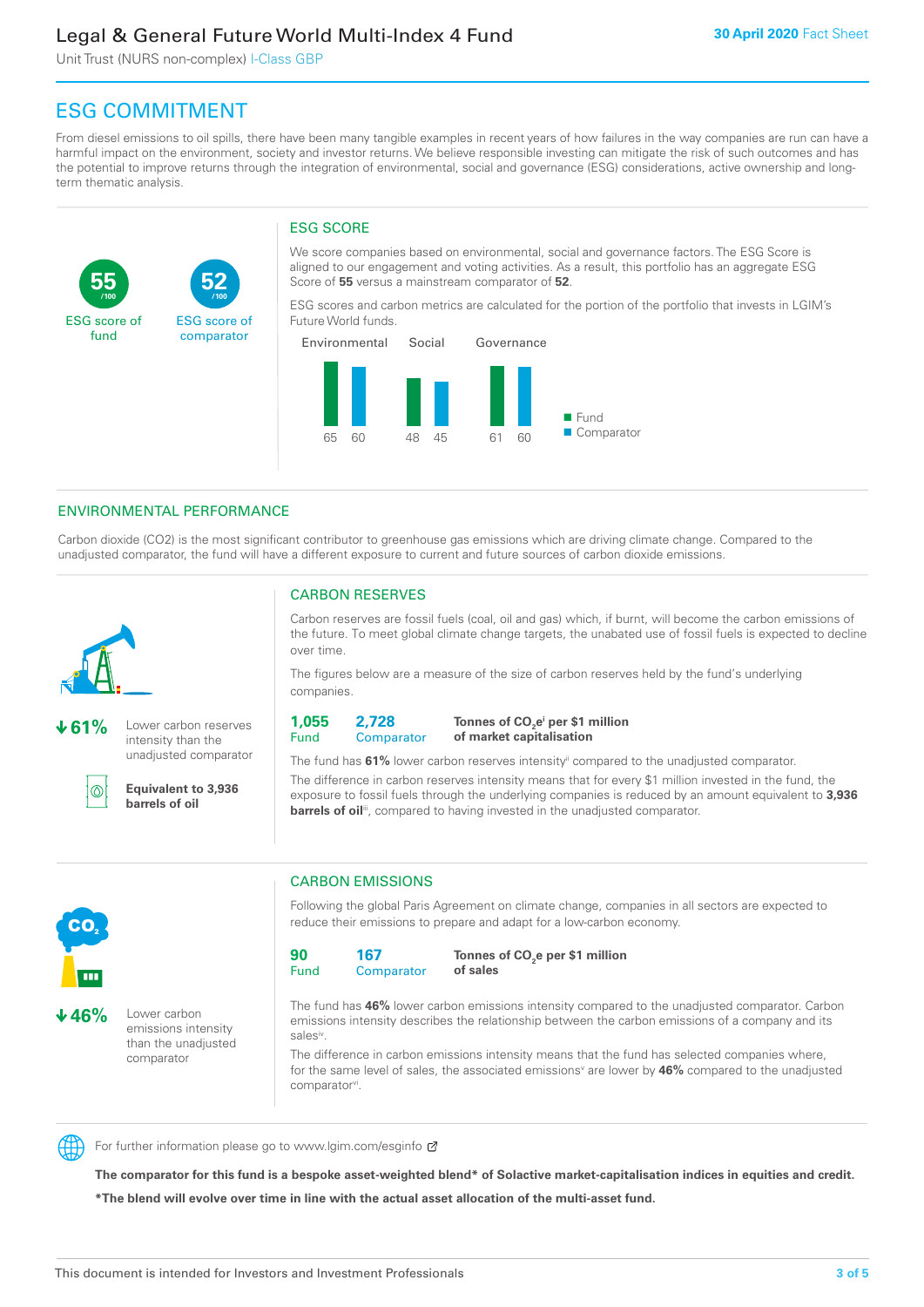# Legal & General Future World Multi-Index 4 Fund

Unit Trust (NURS non-complex) I-Class GBP

# **NOTES**

 $^\mathrm{i}$  Carbon dioxide equivalent (CO<sub>2</sub>e) is a standard unit to compare the emissions of different greenhouse gases.

<sup>ii</sup> The carbon reserves intensity of a company captures the relationship between the carbon reserves the company owns and its market capitalisation. The carbon reserves intensity of the overall fund reflects the relative weights of the different companies in the fund.

iii We consider one barrel of oil equivalent to 0.425 tonnes of CO<sub>2</sub>e, based on International Energy Agency and Intergovernmental Panel on Climate Change guidelines.

#### iv The choice of this metric follows best practice recommendations from the **Task Force on Climate-related Financial Disclosures**.

v Data on carbon emissions from a company's operations and purchased energy is used.

vi This measure is the result of differences in the weights of companies between the index or the fund and the comparator, and does not depend on the amount invested in the fund. It describes the relative 'carbon efficiency' of different companies in the comparator (i.e. how much carbon was emitted per unit of sales) or in the fund, not the contribution of an individual investor in financing carbon emissions.

We use a proxy comparator to represent a typical comparable universe for this fund.

**HSBC:** Source: HSBC Bank Plc. ("HSBC") – HSBC Climate Solutions Database. All rights in the HSBC Climate Solutions Database and data content therein are vested in HSBC. Neither HSBC, nor its affiliates accept any liability for the accuracy or completeness of the HSBC Climate Solutions Database. No further distribution of HSBC data is permitted without HSBC's express written consent.

**Trucost:** Source: S&P Trucost Limited © Trucost 2019. All rights in the Trucost Data and Reports vest in Trucost and/or its licensors. Neither Trucost, nor its affiliates, nor its licensors accept any liability for any errors, omissions or interruptions in the Trucost Data and/or Reports. No further distribution of the Data and/or Reports is permitted without Trucost's express written consent.

**Sustainalytics:** Part of this publication may contain Sustainalytics proprietary information that may not be reproduced, used, disseminated, modified nor published in any manner without the express written consent of Sustainalytics. Nothing contained in this publication shall be construed as to make a representation or warranty, express or implied, regarding the advisability to invest in or include companies in investable universes and/or portfolios. The information is provided "as is" and, therefore Sustainalytics assumes no responsibility for errors or omissions. Sustainalytics cannot be held liable for damage arising from the use of this publication or information contained herein in any manner whatsoever.

The calculations above rely on third party data provided at a point in time that may not cover the entirety of the fund's investments or the fund's comparator. As a result, what we report may change as third party data changes and may also differ from other third party calculations.

**Refinitiv:** Source: Refinitiv ESG